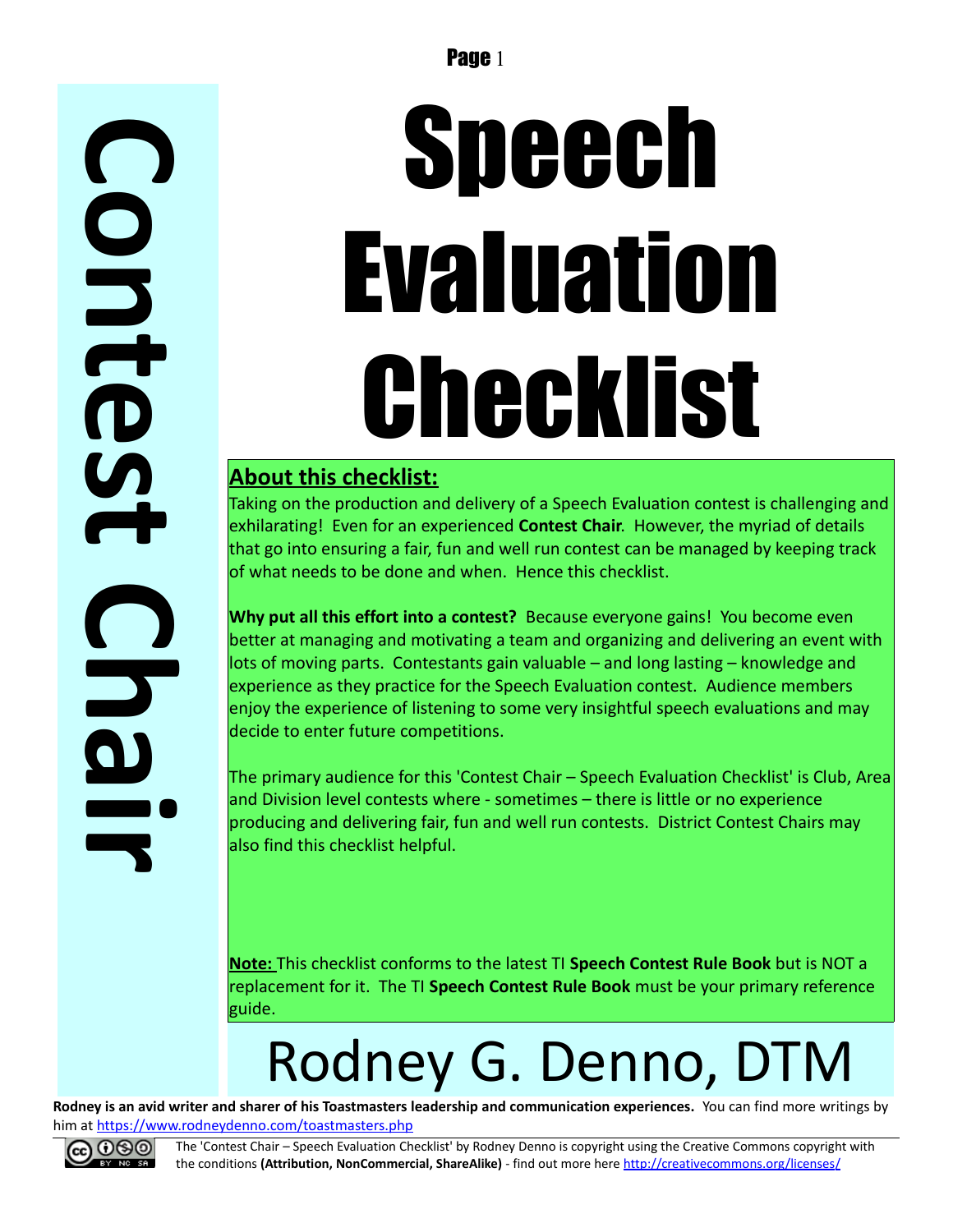#### Created by Rodney G. Denno, DTM and friends in District 96 (British Columbia, Canada)

#### **This checklist deals only with the production and delivery of a fair and well run Speech Evaluation contest.**

However, it is typical at many Toastmaster contest events to hold two back-to-back contests at the same event and include light refreshments and possibly a motivational speaker or education session prior to the contests.

#### **Whatever you and your team choose to include in the event, the most important part of the event should always be the delivery of a fair and well run Speech Evaluation contest.**

#### **Venue Selection, Date and Time:**

*Club level* - most likely venue, date and time will be the club meeting location, date and time. *Area and Division level* - the Area or Division Director will most likely be the Contest Chair. However, sometimes the Area or Division Director will ask an experienced Toastmaster to take on the role of Contest Chair. If this is the case then you – as Contest Chair – will work with the Area or Division Director to find a suitable venue, date and time and determine the contest budget and audience attendance fee.

**Find a suitably large Venue!** - I've attended (more than a few) contests where the room was too small. The contestants did not have enough stage space to properly stage/deliver their performance. A suitable venue should be able to accommodate a stage area and seating area that gives the contestants, judges, contest officials and attendees the room to perform, judge, officiate and enjoy in comfort – AND – at least one other room for briefing judges, ballot counting and for the Sergeant-at-Arms to sequester the Speech Evaluation contestants.

#### **Venue Insurance:**

Sometimes a venue will require proof of insurance. Toastmasters International has a blanket policy for events. To find out more about getting insurance coverage for your event click here

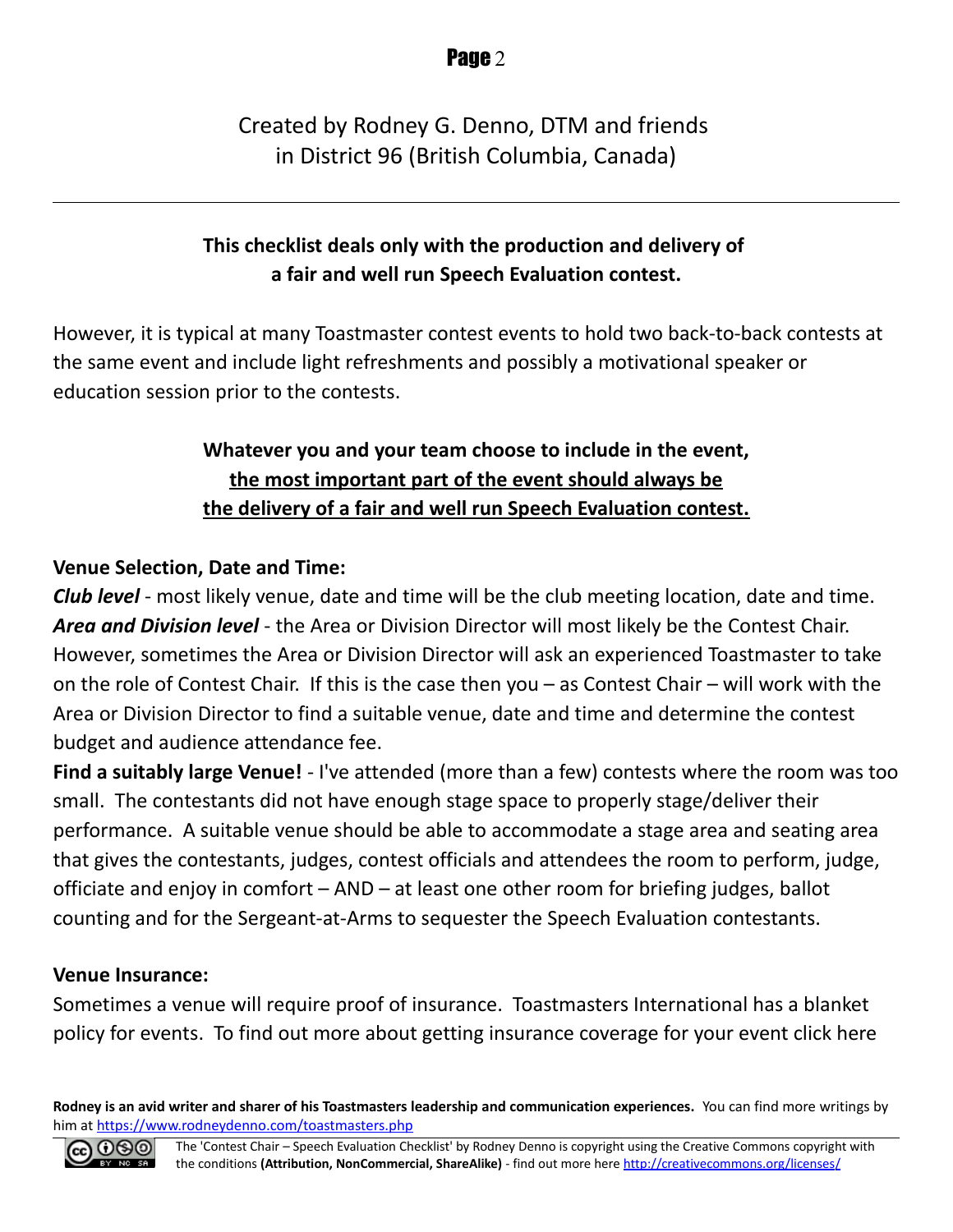<https://www.toastmasters.org/leadership-central/general-finance/liability-insurance>(Note: It will take a few days to set up the insurance coverage.)

**Contest Budget:** (Contest income and expenses should break even)

*Expenses* – Can include venue rental, First Place Award {plaque, trophy – typically only at the Division and District level), Printing contest materials, Refreshments (if you plan on having some), ...}

*Income* – audience attendance fee should be based on anticipated expenses and the number of attendees expected. In District 96 (British Columbia, Canada) the fees range between \$2 and \$5 Canadian Dollars.

*Payment* - Ensure that all bills pertaining to the contest are paid promptly!

#### **Attendee Registration, Signage, Etc:**

At the Area and Division level contests there is value in having a Registration process. First, It ensures that you will be able to collect the fee – if any – from all attendees (not contestants) so there is sufficient funds to pay contest expenses. Second, by collecting the names and email address's of the attendees you can communicate to those who attended. If there are non-Toastmasters in attendance you can communicate/promote the value of the Toastmasters program for their personal and professional development. For the Toastmasters in attendance you can promote the value of joining an advanced club, getting advanced Education awards or their DTM, promoting the next contest level, …, as long as it is for the betterment of the Toastmaster brand and Toastmaster members.

#### *Sign in Sheet* - for recording attendance

*Cash Float for Registration* – provide change for attendees that do not have the exact amount. *Name Badge Stickers and Marker* – so each person has a name badge for easier networking. *Signage* (Registration desk, Inside and outside signs to guide attendees to the contest room, ...) *Painter or Masking Tape* – for taping signs to walls (easier to remove than regular tape) *Speech Evaluation Contest Ballots for Attendees* – you may want to provide a Speech Evaluation Contest Ballot to each attendee so they can experience the judging process during the contest.

#### **Build Your Contest Chair Team:**

Chief Judge (A key person. responsible for ensuring fair judging and accurate ballot processing and reporting the results back to you on the Results Form)

**Rodney is an avid writer and sharer of his Toastmasters leadership and communication experiences.** You can find more writings by him at<https://www.rodneydenno.com/toastmasters.php>



#### Page 3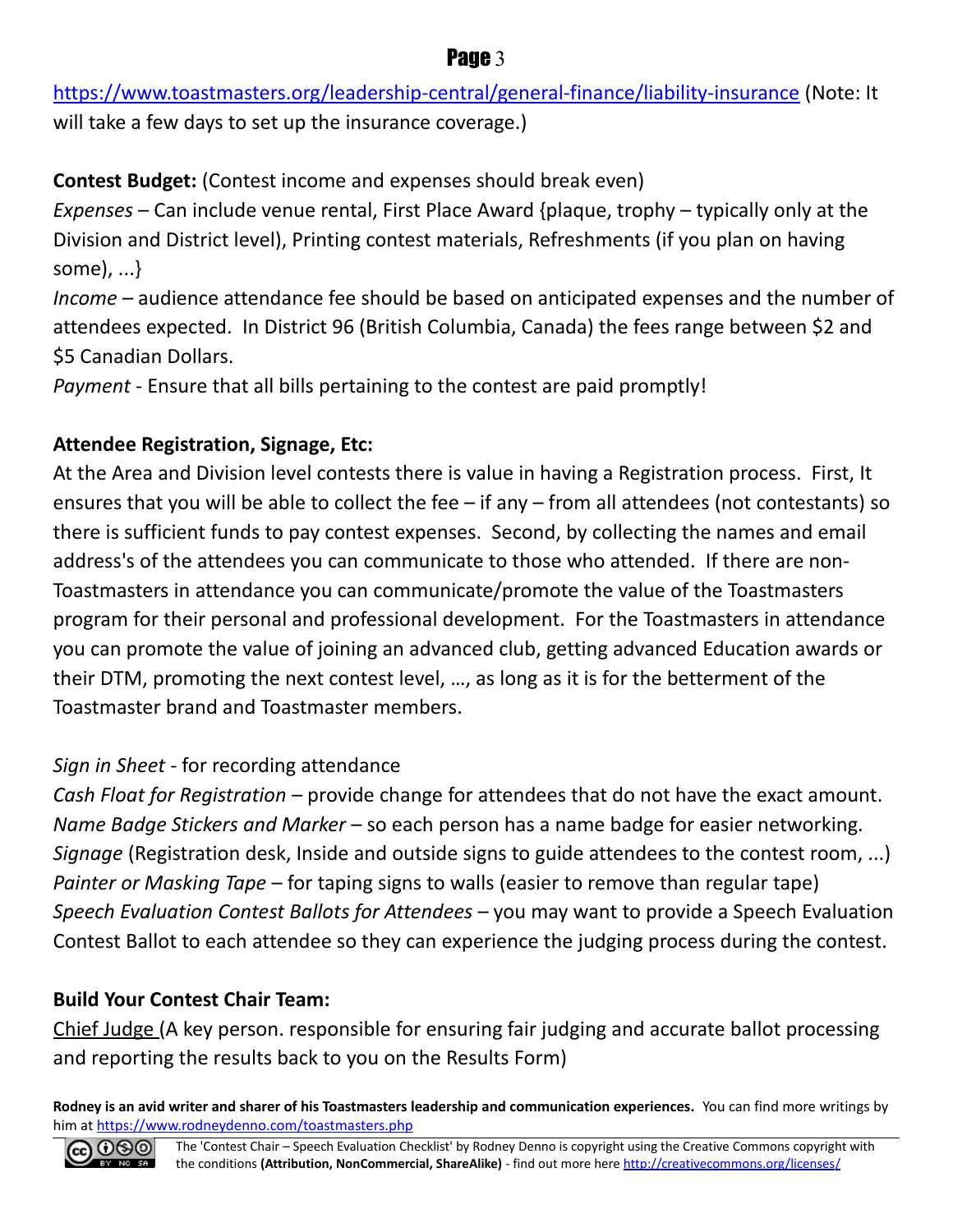Mentor/Coach (A Toastmaster who has already performed the Contest Chair role and is willing to mentor/coach you.)

Contestant Interviewer (A Toastmaster with good interviewing skills to interview the contestants. This person will use information provided by the contestants on the Contestant Profile form. The contestant interviews are usually done during the time the Chief Judge and Ballot Counters are processing the ballots and tabulating the results.)

Sergeant at Arms (Ensures that no one  $-$  except for an emergency  $-$  enters or leaves the contest room when a contestant is competing.) (also helps contestants set up any props they will need during their speech.) (this set up is done during the 1 minute of silence for the judges to mark their ballots for the previous speaker.)

Calligrapher (A Toastmaster who has quality writing skills to write the appropriate names on the  $1<sup>st</sup>$ , 2<sup>nd</sup>, and 3<sup>rd</sup> place certificates under the guidance of the Chief Judge) (The calligrapher may also be asked to write the names on the Certificates of Participation if they have not already been printed with the names on them.)

Other Team Members (if you have planned for a registration desk, food, speaker(s) prior to the start of the contest, …)

#### **Contestant Eligibility:**

 $\square$  Ensure that each speaker is eligible under the contest rules before the contest, and notify contestants of disqualification if necessary. *This is very important! A few years ago a contestant in my district reached (and won) the district level contest for "International Speech" only to find out after she won that she was disqualified because she was not a member in good standing (her club dues had not been paid) at the time she competed in the Club contest. Toastmasters International is very consistent and clear about this rule! Call World Headquarters for assistance in verifying membership.*

See the eligibility requirements listed in the Speech Contest Rulebook.

**Contestant eligibility must be verified before each contest in which the contestant competes. Club level contest** – check with the club Treasurer to ensure that all contestants are paid members of the club at the time of the contest.

**Club, Area, Division and District level contests** – TI has created an easy-to-use eligibility checker<https://www.toastmasters.org/speech-contest-eligibility-checker>(You will need to 'Login' as a Club or District officer to use the checker)

#### **Contest Planning and Preparation:**

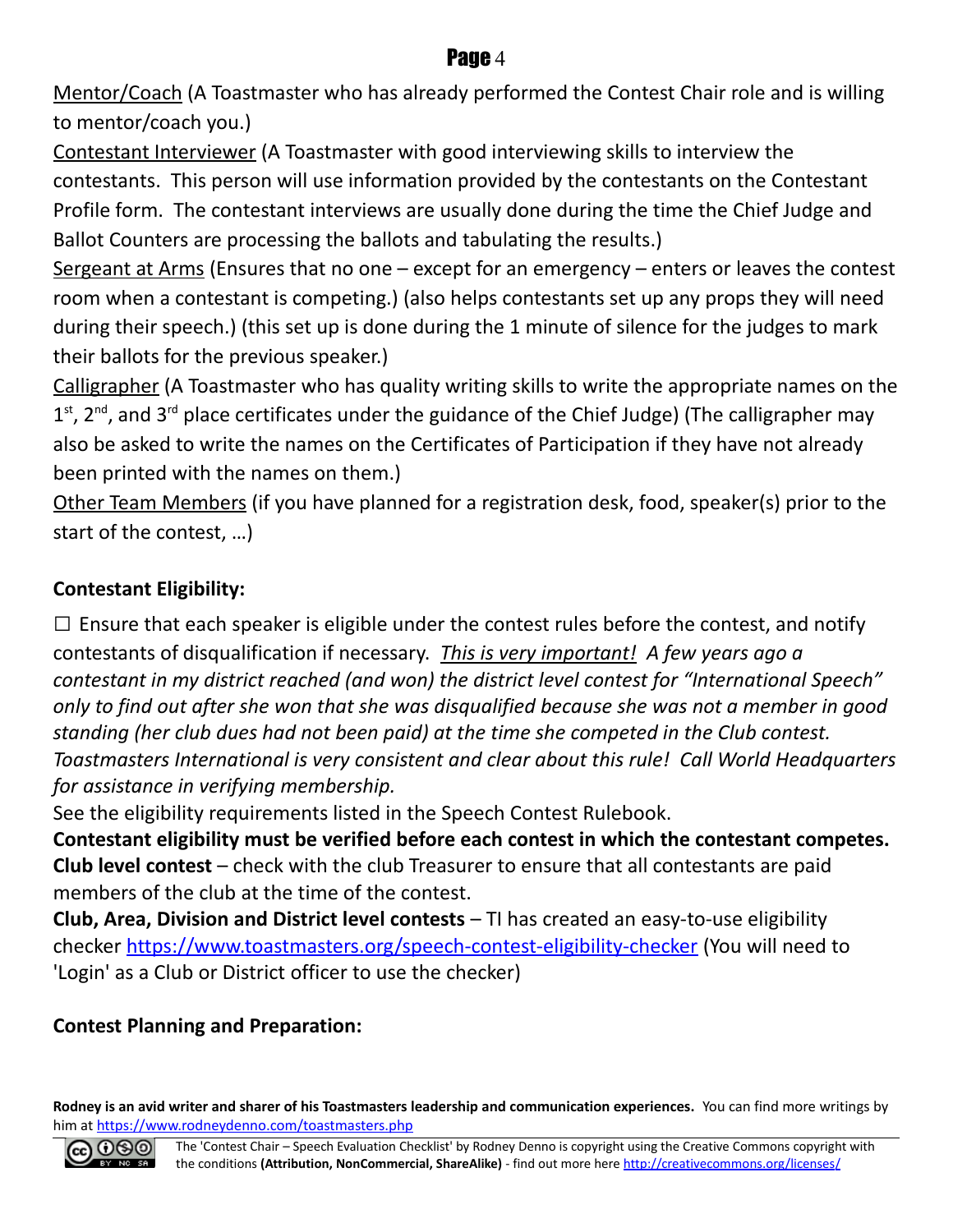□ Select a Toastmaster willing and capable of performing the **Chief Judge** role. The Contest Chair and Chief Judge roles are the two most important leadership roles. The Chief Judge and team (Contest Judges, Timers, Ballot Counters) are responsible for ensuring that the judging, timing and processing and tabulation of completed Judge ballots is performed fairly and accurately.

Get the 'Chief Judge - Contest Checklist' here<https://www.rodneydenno.com/toastmasters.php>

- □ Mentor/Coach
- □ Contestant Interviewer
- □ Sergeant at Arms
- $\Box$  Calligrapher
- □ Create Contest Agenda

To help you calculate the amount of time the Speech Evaluation contest will take, allow.....

1 – about 5 minutes for introductory remarks and explanation of how the contest will be run.

2 – about 5 minutes for each contestant (30 seconds to introduce contestant + 3 minutes and 30 seconds for each contest speech + 1 minute for judges to score their ballot)

3 – about 2 minutes for each contestant interview.

4 – about 5 minutes for presentation of  $3^{\text{rd}}$ ,  $2^{\text{nd}}$  and  $1^{\text{st}}$  place certificates and to express appreciation to all the people who made the contest a success (contest officials, volunteers and especially the contestants).

 $\square$  Download the Speech Evaluation Contest Kit here [https://www.toastmasters.org](https://www.toastmasters.org/) (type 'Speech Evaluation Contest Kit' into the search box)

The Kit contains:

| For Use By Contest Chair                                                                                                                                                                                                                              | For Use By Chief Judge                                                                                                                                                                                                  |
|-------------------------------------------------------------------------------------------------------------------------------------------------------------------------------------------------------------------------------------------------------|-------------------------------------------------------------------------------------------------------------------------------------------------------------------------------------------------------------------------|
| • Speech Contest Rulebook<br>• Speaker's Certification of Eligibility and<br>Originality<br>• Contestant Profile<br>• Speech Contest Certificate Participant<br>• Speech Contest Certificate 1st Place<br>• Speech Contest Certificate $2^{nd}$ Place | • Speech Contest Rulebook<br>• Judge's Certification of Eligibility<br>• Speech Evaluation Contest Ballot<br>• Speech Evaluation Contest Tie<br><b>Breaking Ballot</b><br>• Time Record Sheet<br>• Counters Tally Sheet |
| Speech Contest Certificate 3rd Place                                                                                                                                                                                                                  | • Results Form                                                                                                                                                                                                          |

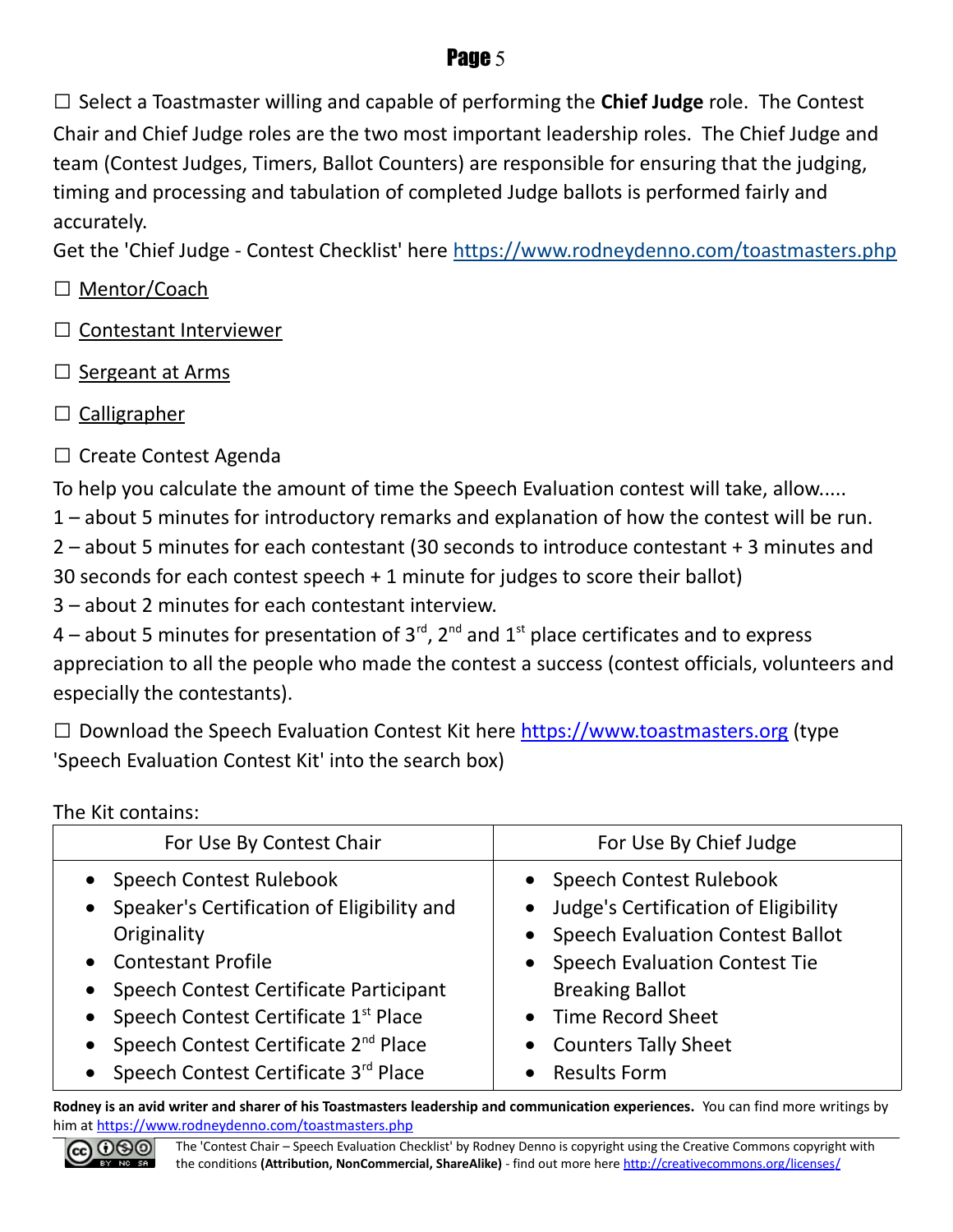| Page 6 |                                             |
|--------|---------------------------------------------|
|        | <b>Notification of Winners</b><br>$\bullet$ |

**NOTE:** As contest chair you are responsible for ensuring that the contest is a success (fair and well run). Below I've listed only the forms and certificates that you will personally use during the contest. In the 'Chief Judge – Contest Checklist' (you can find it here [https://www.rodneydenno.com/toastmasters.php\)](https://www.rodneydenno.com/toastmasters.php) I've listed the forms that the Chief Judge, Contest Judges, Timers and Ballot Counters will use in the administration of their duties. The Chief Judge should be responsible for printing these forms. However, you as the Contest Chair are responsible for ensuring that the Chief Judge has printed all the forms necessary to administer the Chief Judge role.

Print Contest Agenda, Forms and Certificates for your Contest Chair role.

 $\Box$  Print Certificates of Eligibility and Originality (1 for each contestant)

 $\Box$  Print &  $\Box$  Sign Certificates of Participation (1 for each contestant)

 $\Box$  Print &  $\Box$  Sign First, Second and Third place certificates

**NOTE:** Use a thicker grade/bond of paper so the Certificates of Participation and the 1<sup>st</sup>, 2<sup>nd</sup> and 3<sup>rd</sup> Place certificates have a quality look and feel to them. The contestants have spent a lot of time practicing speech evaluations and deserve – at a minimum – a high quality certificate! As you print the Certificates of Participation you may also want to use a high quality font and insert each of the participants names as you print the Certificates of Participation.

 $\Box$  Print Contestant Profile (1 for each contestant)

 $\Box$  Print Contest Agenda (1 for each attendee)

#### **Contest Promotion & Communication:**

As Contest Chair you are also responsible for promoting the contest to potential contestants and guests (if it is a club level contest) or to other Toastmasters and guests (if it is an Area, Division or District level contest)

 $\Box$  Post contest promotional material to the Club or District social media assets (websites, Facebook pages, Twitter accounts, etc.) and appropriate email lists.

 $\Box$  Keep all contest officials (chief judge, contestant interviewer, timers, etc.) informed of the time and place of the contest. A final email to all contest officials and volunteers should be sent a day or two before the contest date – as a reminder.

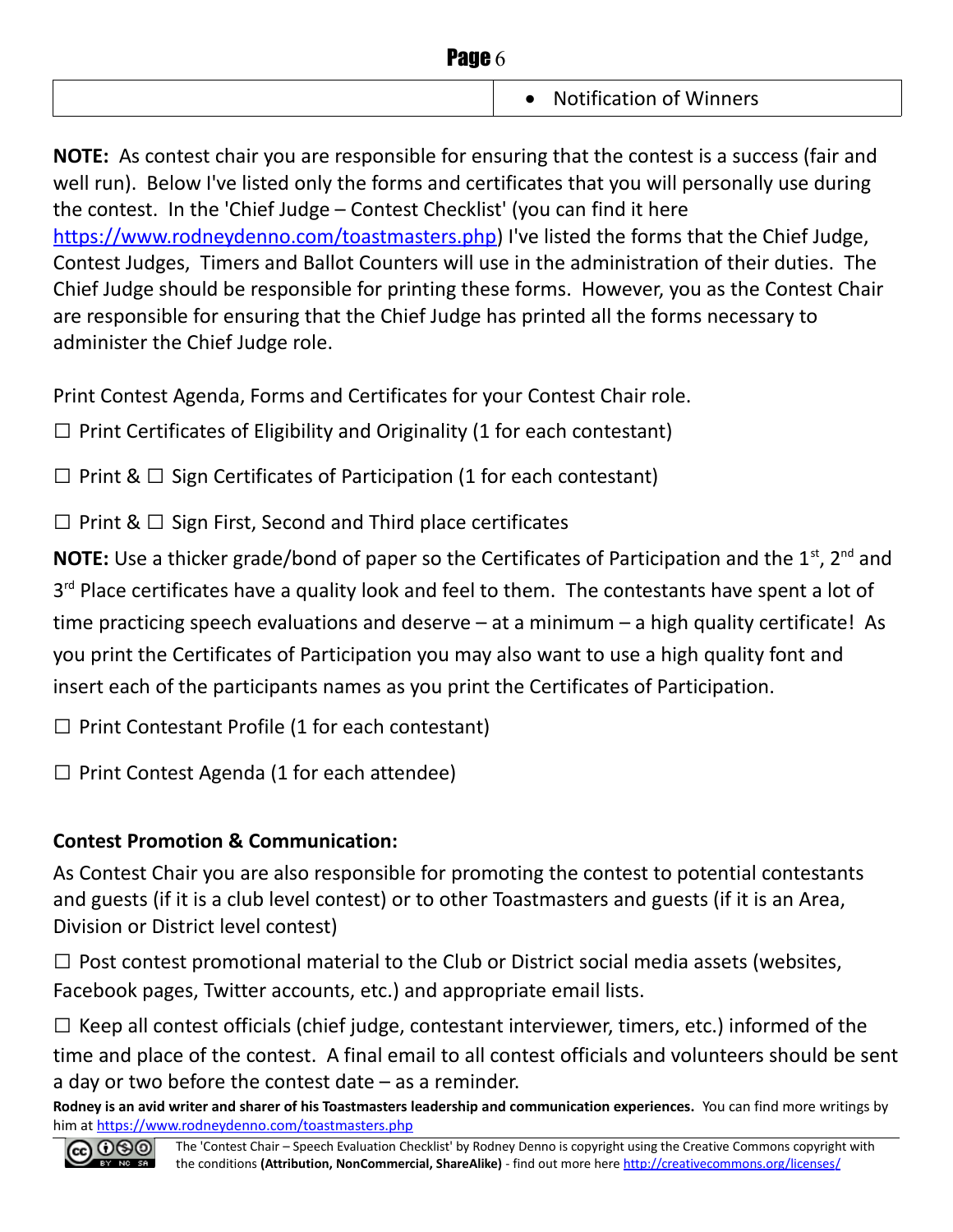$\square$  Keep the contestants notified of the time and place of the contest and the time of the contestant briefing. Email the contestants the - current Speech Contest Rulebook, Contestant Profile, Speaker's Certification of Eligibility and Originality – and ask them to review the Speech Evaluation portion of the Speech Contest Rulebook and print, fill in and bring the Contestant Profile and Speaker's Certification of Eligibility and Originality forms to the contest.

#### **Contestant Briefing:**

 $\Box$  Verify the presence of all contestants and pronunciation of their names.

 $\square$  Verify that all speakers have provided you with a signed Speaker's Certification of Eligibility

and Originality and Contestant Profile forms.

 $\square$  Random draw for speaking order (this can be done in a number of ways - using small pieces of paper with the numbers 1, 2, 3, …. up to the number of participating contestants, using playing cards Ace, 2, 3, ...up to the number of participating contestants, ….)

 $\square$  Review the Speech Evaluation Contest Rules with the contestants (see the Speech Evaluation section of the Speech Contest Rulebook)

 $\square$  Review allowable speaking area and position of timing lights, etc. If lapel or head-set microphones will be used - all contestants should have the opportunity to test the equipment before the contest.

#### **Lights, Camera, Action – Deliver a Fair and Well Run Contest!**

The 'Contest Chair – Speech Evaluation Script'

<https://www.rodneydenno.com/toastmasters.php>has all the essentials you will need to say and do from the moment you open the contest until your final thank you's (to contest officials, contestant interviewer, volunteers and contestants) as you close the contest.

#### **Contest Wrap-up:**

 $\square$  Ensure that the Chief Judge has completed the Notification of Contest Winners form and sent it to the next contest level...

Club Contest – send to Area Director

Area Contest – send to Division Director

Division Contest – send to District Chief Judge